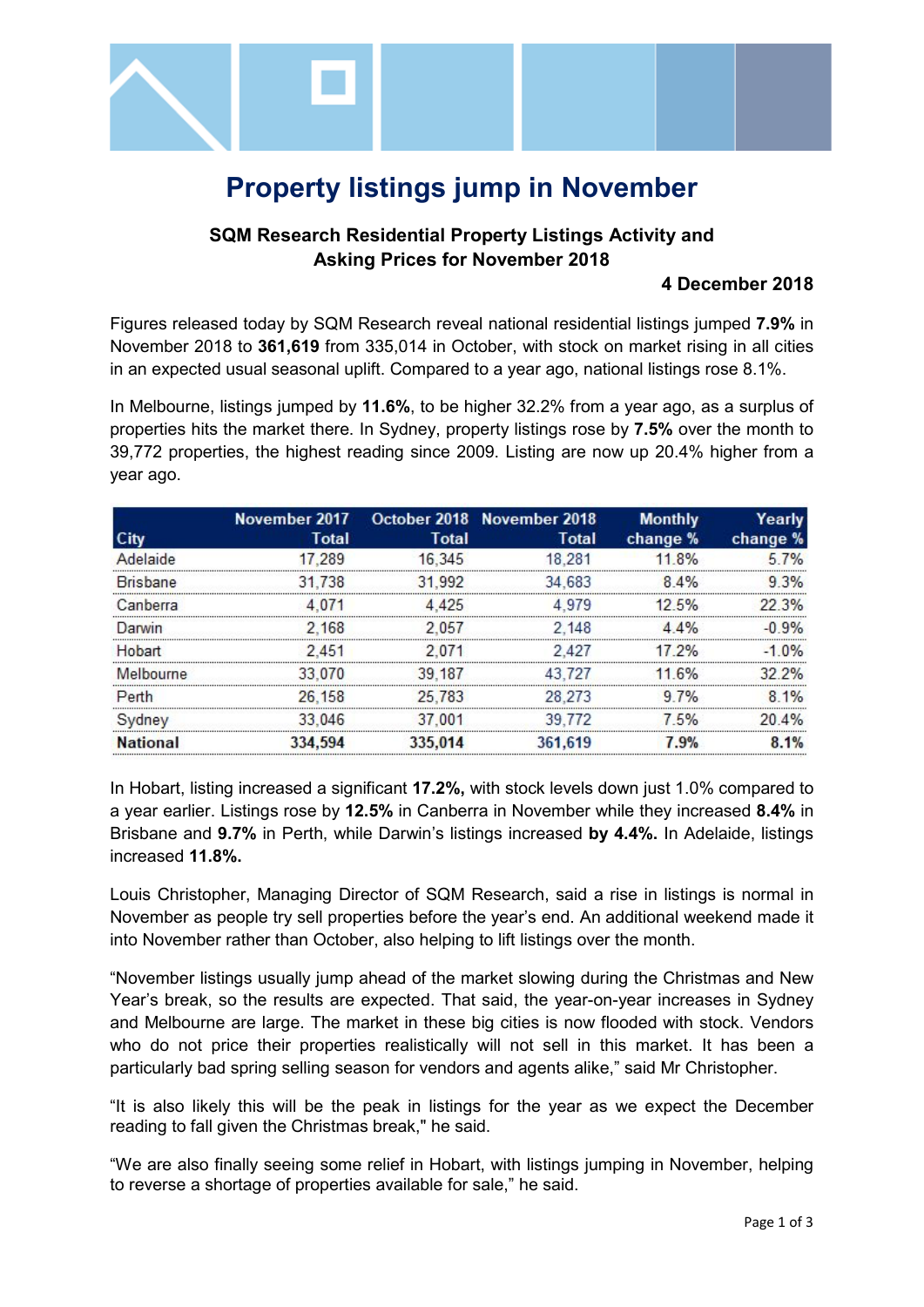

## **Asking Prices**

Capital city average asking prices for houses fell to \$932,600 while unit asking prices were steady at \$569,300 over the month to 4 December. Asking house prices in Sydney dropped again, by 2.3% to \$1.274 million, to be down 5.2% from a year earlier. Unit prices too fell by 1.0% to \$696,000, reflecting the surplus of stock in Australia's biggest city.

Melbourne asking house prices rose 0.4% to \$963,200, while unit prices were up 0.5% to \$555,800. Canberra's asking house prices in contrast rose by 0.8% over the month to \$\$836,500 be up 7.3% from a year ago, the greatest growth of any capital city.

| <b>SQM Research Weekly Asking Prices Index</b> |                   |                     |                             |                                 |                                |  |  |  |
|------------------------------------------------|-------------------|---------------------|-----------------------------|---------------------------------|--------------------------------|--|--|--|
| <b>Week ending</b><br>4 Dec 2018               |                   | <b>Asking Price</b> | Chg on<br>prev wk           | <b>Rolling month</b><br>$%$ chg | 12 mth<br>$%$ chg              |  |  |  |
| Canberra                                       | <b>All Houses</b> | 836.5               | $2.6 \triangle$             | $0.8\%$ $\triangle$             | 7.3% ▲                         |  |  |  |
|                                                | <b>All Units</b>  | 422.7               | $-1.4 \; \text{v}$          | $-1.1%$ $\blacktriangledown$    | $6.3\%$ $\triangle$            |  |  |  |
| <b>Sydney</b>                                  | <b>All Houses</b> | 1,274.4             | $-2.9 +$                    | $-2.3\%$ $\blacktriangledown$   | $-5.2\%$ $\blacktriangledown$  |  |  |  |
|                                                | <b>All Units</b>  | 696.0               | $-1.2 +$                    | $-1.0\%$ $\blacktriangledown$   | $-1.5%$ $\blacktriangledown$   |  |  |  |
| <b>Darwin</b>                                  | <b>All Houses</b> | 580.1               | $-0.7$ $\blacktriangledown$ | $0.0\%$ $\triangle$             | $-4.1\%$ $\blacktriangledown$  |  |  |  |
|                                                | <b>All Units</b>  | 367.8               | $1.7 \triangle$             | $1.0\%$ A                       | $-10.2\%$ $\blacktriangledown$ |  |  |  |
| <b>Brisbane</b>                                | <b>All Houses</b> | 621.3               | $0.2 \triangle$             | $0.5\%$ $\triangle$             | $1.2\%$ $\triangle$            |  |  |  |
|                                                | <b>All Units</b>  | 379.5               | $-0.0 \times$               | $-0.6\%$ $\blacktriangledown$   | $-0.5\%$ $\blacktriangledown$  |  |  |  |
| Adelaide                                       | <b>All Houses</b> | 516.7               | 0.9 <sub>A</sub>            | $0.8\%$ $\triangle$             | $-0.6\%$ $\blacktriangledown$  |  |  |  |
|                                                | <b>All Units</b>  | 304.7               | $0.4 \triangle$             | $0.2\%$ $\triangle$             | $1.4\%$ $\triangle$            |  |  |  |
| Hobart                                         | <b>All Houses</b> | 498.2               | $5.3 \triangle$             | $1.4\%$ $\triangle$             | $1.7\%$ A                      |  |  |  |
|                                                | <b>All Units</b>  | 315.1               | $1.6 \triangle$             | $0.6\%$ $\triangle$             | $-1.7%$ $\blacktriangledown$   |  |  |  |
| <b>Melbourne</b>                               | <b>All Houses</b> | 963.2               | $0.8 \triangle$             | $0.4\%$ $\triangle$             | $-1.7%$ $\blacktriangledown$   |  |  |  |
|                                                | <b>All Units</b>  | 555.8               | $1.2 \triangle$             | $0.5\%$ $\triangle$             | $5.7\%$ $\triangle$            |  |  |  |
| Perth                                          | <b>All Houses</b> | 669.2               | $0.7 \triangle$             | $0.2\%$ $\triangle$             | $-0.6\%$ $\blacktriangledown$  |  |  |  |
|                                                | <b>All Units</b>  | 386.7               | $-0.8 +$                    | $0.0\%$ $\triangle$             | $-2.0\%$ $\blacktriangledown$  |  |  |  |
| <b>National</b>                                | <b>All Houses</b> | 573.1               | $-0.7 +$                    | $-0.7\%$ $\blacktriangledown$   | $-0.3\%$ $\blacktriangledown$  |  |  |  |
|                                                | <b>All Units</b>  | 377.9               | $0.2 \triangle$             | $0.7\%$ $\triangle$             | 1.3% ▲                         |  |  |  |
| <b>Cap City Average</b>                        | <b>All Houses</b> | 932.6               | $1.9 \text{ A}$             | $-0.7\%$ $\blacktriangledown$   | $-3.0\%$ $\blacktriangledown$  |  |  |  |
|                                                | <b>All Units</b>  | 569.3               | $0.0 \triangle$             | $-0.0\%$ $\blacktriangledown$   | $0.4\%$ $\triangle$            |  |  |  |

Source[: www.sqmresearch.com.au](http://www.sqmresearch.com.au/)